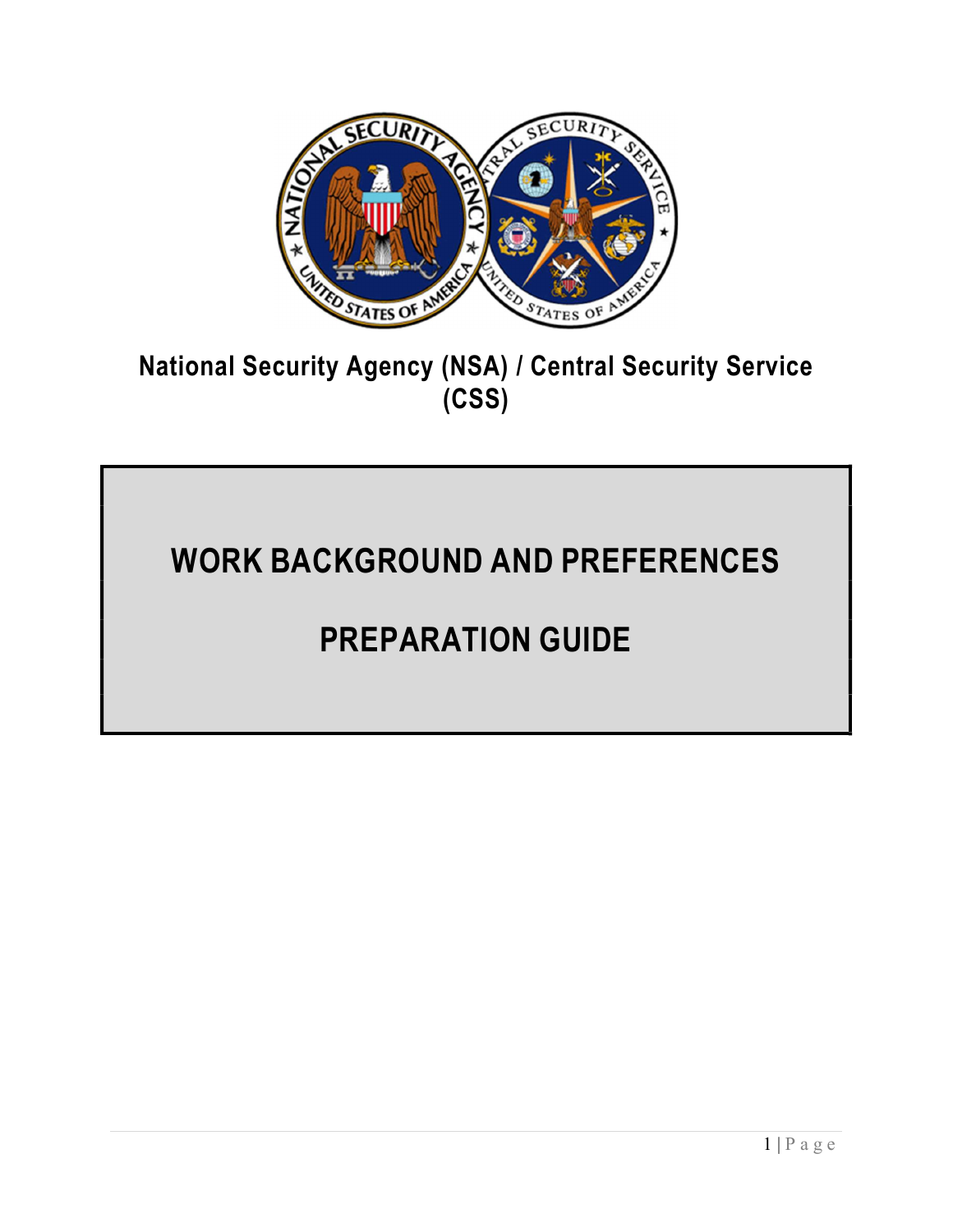#### **OVERVIEW**

This preparation guide is intended to help you prepare for the third and fourth parts of the assessment battery which include questions about your work experiences and work preferences. A description of each part is provided below as well as two example questions similar to those on the actual tests.

#### WORK BACKGROUND AND PREFERENCES

This questionnaire includes questions about your past work experiences and your work preferences and tendencies. Some questions ask you what your current (or most recent) supervisor would say about you. When responding to these questions, answer based on what your current or most recent supervisor would say, even if your current or most recent work experience is/was part-time, temporary, or volunteer-based. All information you provide is strictly confidential.

#### EXAMPLE ITEMS

- 1. When we ask your current (or most recent) supervisor, how well will he or she say you react when things don't go as expected?
	- a. Less well than others
	- b. About as well as others
	- c. Better than others
	- d. Much better than others
	- e. I have never had a job
- 2. Which of the following work assignments would you MOST prefer?
	- a. An assignment with explicit instructions about what to do.
	- b. An assignment that has complex problems to solve, despite your expertise.
	- c. An assignment that requires your specific expertise, but is fairly simple.
	- d. An assignment where you are responsible for both identifying problems and coming up with solutions to fix them.
	- e. A difficult, but straightforward assignment.